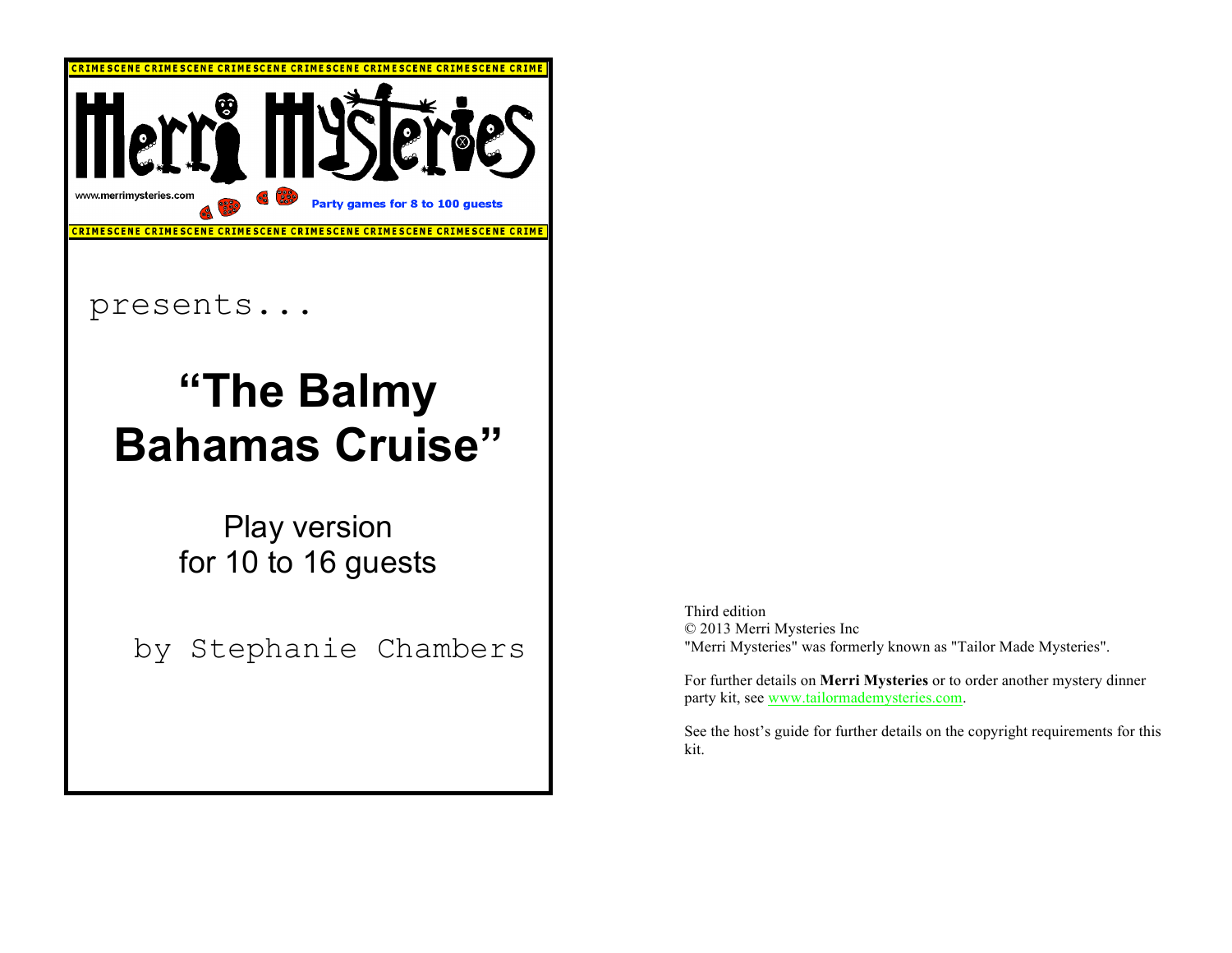#### **The Suspects**

Tilly Song (a megastar singer) has hired a luxury-plus cruiser to see the Bahamas and have a holiday. She has invited a variety of other famous people along to share the lobster. But just as the party was about to start, Karl Virgil, musician and madman troublemaker, has been found overboard as full of water as he was of his own self-importance.

Was it one of the singers, actors, the tennis or basketball star, or one of the others? Although we have more comedians on-board than we do detectives, this is no laughing matter. We have to find out who did it. The people present on-board are:

**Tilly Song –** I'm a soulful singer/songwriter with a voice as pure as the Canadian air I breathed when young. My voice has brought me wealth and fame and I like to share my good fortune with my friends. *Dress suggestions:* Wear your hair flat, maybe slicked back. Dress in simple, but well-styled clothes. Carry a guitar (or guitar case).

**Gerardo Netman** *–* don't let my orange hair and tattoos confuse you or I will have the ball in the basket before you've have time to say my name. *Dress suggestions:* Wear orange hair, fake tattoos and basketball clothes. Carry a basketball.

**Magnolia Lollipop** *–* I'm a stand-up comedian. As my name indicates, I'm a cross between a perfume and a candy store. Don't sniff too hard or you'll eat me. *Dress suggestions:* Dress as a little girl complete with ribbons in your hair and a lollipop in your mouth.

**Cosmo LuvLuvLuv** – when I play tennis with you, don't try and hit back. Just watch the ball zoom past – if you can see it! Some say I'm brilliant, honest and bold. I say – watch that ball! *Dress suggestions:* Wear tennis clothes. Carry a racquet. Also add some flashy jewelry.

**Eduardo Martini** – I'm from Argentina. In the past I sang duets with Tilly, but now I don't need her help. My dark swarthy looks and showshipie charms have won me my own fame. *Dress suggestions:* Wear a clingy shirt with some open buttons to show off your chest.

Hertha Haywire – with my own TV talk show, what more could I want besides maybe a bit of peace and quiet? But I like to challenge people so I only have myself to blame for stirring up hornet's nests. *Dress suggestions:* Wear a suit (eg a pink one) with a black T-shirt underneath. You are definitely not slim, so you may need to add some padding. *© Merri Mysteries Inc 2013* **Page 1 of 2**

**Hercules –** as a child in Bolivia I saved my village from raiders. With my newfound sense of power, I went on to become a TV hero. Now I devote myself to fighting for the greater good. *Dress suggestions:* Dress as a warrior. Carry a sword.

**Angelica** – after Hercules saved me from being slain when I was a child, I pledged my life to roaming the world with him. I learned to fight and now I am his co-star on TV as a princess and we are happily married. *Dress suggestions:* Dress as a princess, but carry a sword.

**Twinkle-fingers –** like Elvis I'm back for a visit from the other side complete with my flamboyant outfits, glitter, gold and magic piano playing hands. I wasn't invited. I am just ghosting around. *Dress suggestions:* Wear a flamboyant outfit with lots of glitter and add gold chains and lots of rings. Add white powder, as you are a ghost.

**Shirley Frosty** – I'm a serious actor/director/producer with a capital S. I'm also a classy lady. I have had lots of practice; having started in this career aged 3. I prefer to lead a very private life. *Dress suggestions:* Wear a straight blonde/brown wig. Dress in stylish clothes. Carry a video camera.

The following people shared cabins:

- Hercules and Angelica
- Cosmo and Gerardo
- Hertha and Magnolia
- Eduardo
- Twinkle-fingers and Karl Virgil
- Shirley and Tilly.

The Captain had a cabin near the spa and the chef had a cabin near the gym. There were no other crew or staff on board.

*© Merri Mysteries Inc 2013* **Page 2 of 2** 

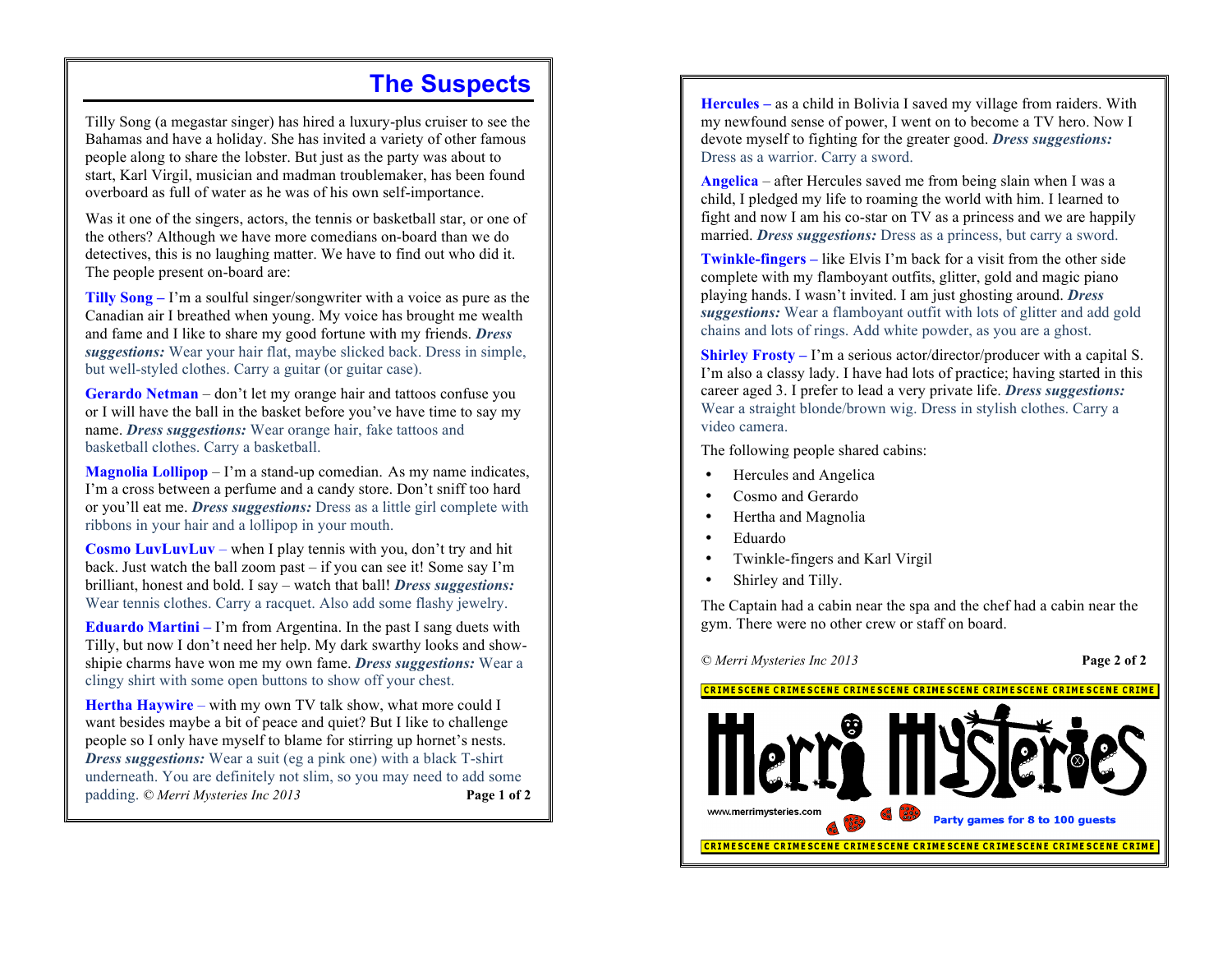**Obie Garraway** – I'm an inspector working with the Royal Bahamas Police Force. We may have a casual lifestyle here in the Bahamas but we take crime very seriously. I have spent a good many years helping to put criminals behind bars, and the only thing I like better than chasing criminals, is fishing. *Dress suggestions:* Wear a floral shirt, casual trousers and carry a notebook and pen.

**Cynthia Bethel –** I'm a private detective employed by the Royal Bahamas Police Force to get to the bottom of mysteries. I have uncovered more crimes than you've had fish dinners, and I'm a better investigator than any you might see on TV. *Dress suggestions:* Wear a floral shirt, a plain skirt and carry a notebook and pen.

**Jodie Angel –** I'm Hertha's 18-year-old daughter and I'm a swimwear model. I'm glad to be on this cruise with my mother because I get to show off all my beautiful swimsuits, but I never get them wet. I don't actually like going in the water. When the murder happened I was taking part in a 'Girl in a Swimsuit' competition on shore and I'm happy to say I won. *Dress suggestions:* Wear a sarong over a swimsuit or with a colorful midriff top. Add sandals and a flower in your hair.

**Jason Freestyle** – I'm Tilly's bodyguard. I'm quite useful really because I have a life saving certificate and can keep a watch on those who go swimming. I hope someday I get to rescue a pretty woman. If I had been here when Karl Virgil fell in the sea I could have rescued him, but I was busy on shore taking photographs of a swimsuit competition. *Dress suggestions:* Wear casual tropical clothes and a baseball cap and sunshades.

**Sean Devine –** I might be young but I'm the best DJ around. Tilly invited me along on this cruise to entertain everyone when they're not singing their own songs. I work under the name of DJ Devine and my sound is mighty fine. At the time of the murder was snorkelling on the other side of the island with one of the crewmembers. *Dress suggestions:* Wear a tropical shirt and shorts and carry a CD case.

**Kasie Kool –** I'm a young waitress. I might look like a dizzy blond but I'm no fool. I love being on a luxury cruise ship even if I do have to work, because I get to eat lots of delicious food. On my days off I go swimming and have fun. Today I was checking out all the tropical fish on the other side of the island. *Dress suggestions:* Wear a blond wig, a short black skirt, white shirt and flat shoes.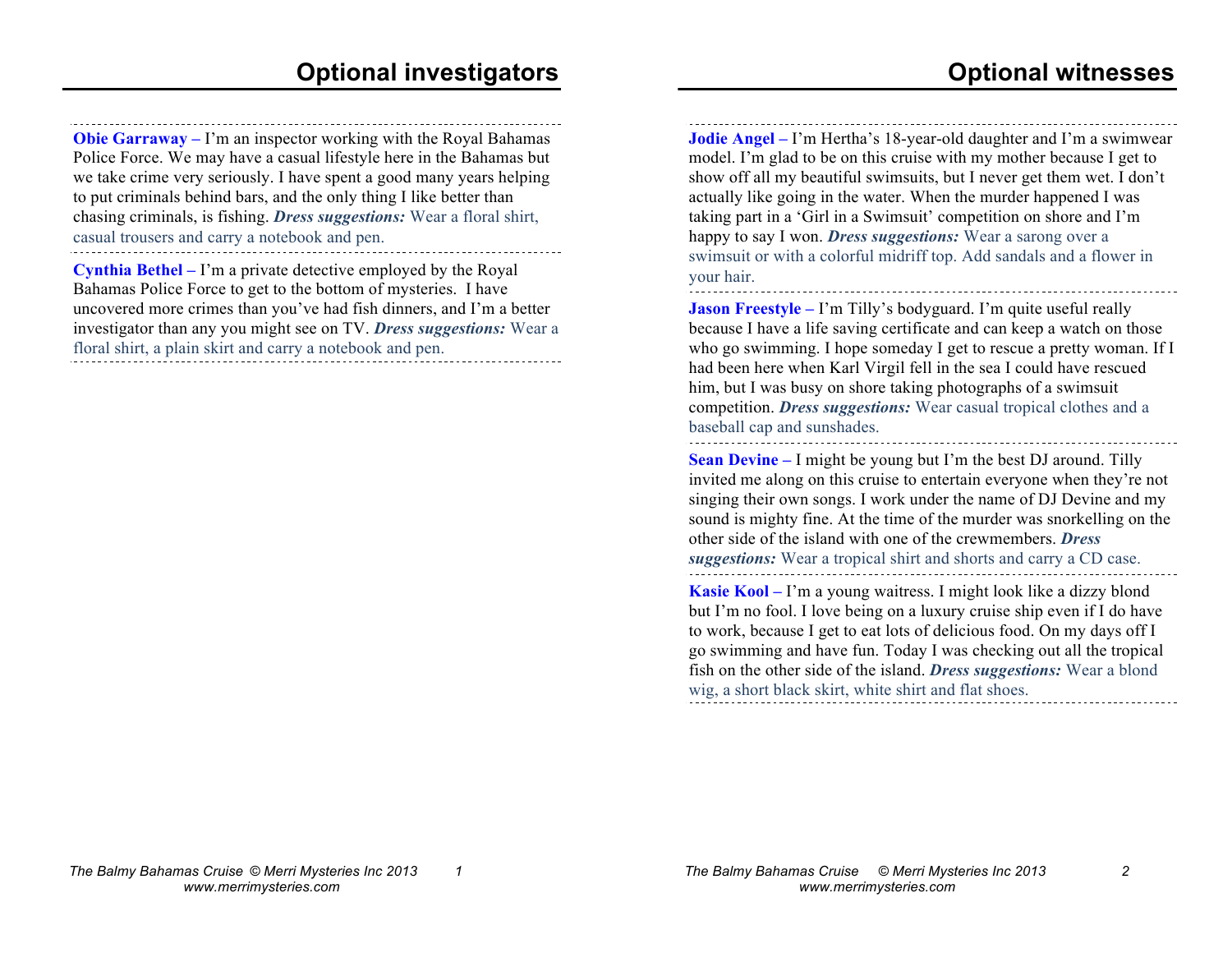**Name Tags**

## Tilly Song (suspect)

Gerardo Netman (suspect) Magnolia Lollipop (suspect)

Cosmo LuvLuvLuv (suspect)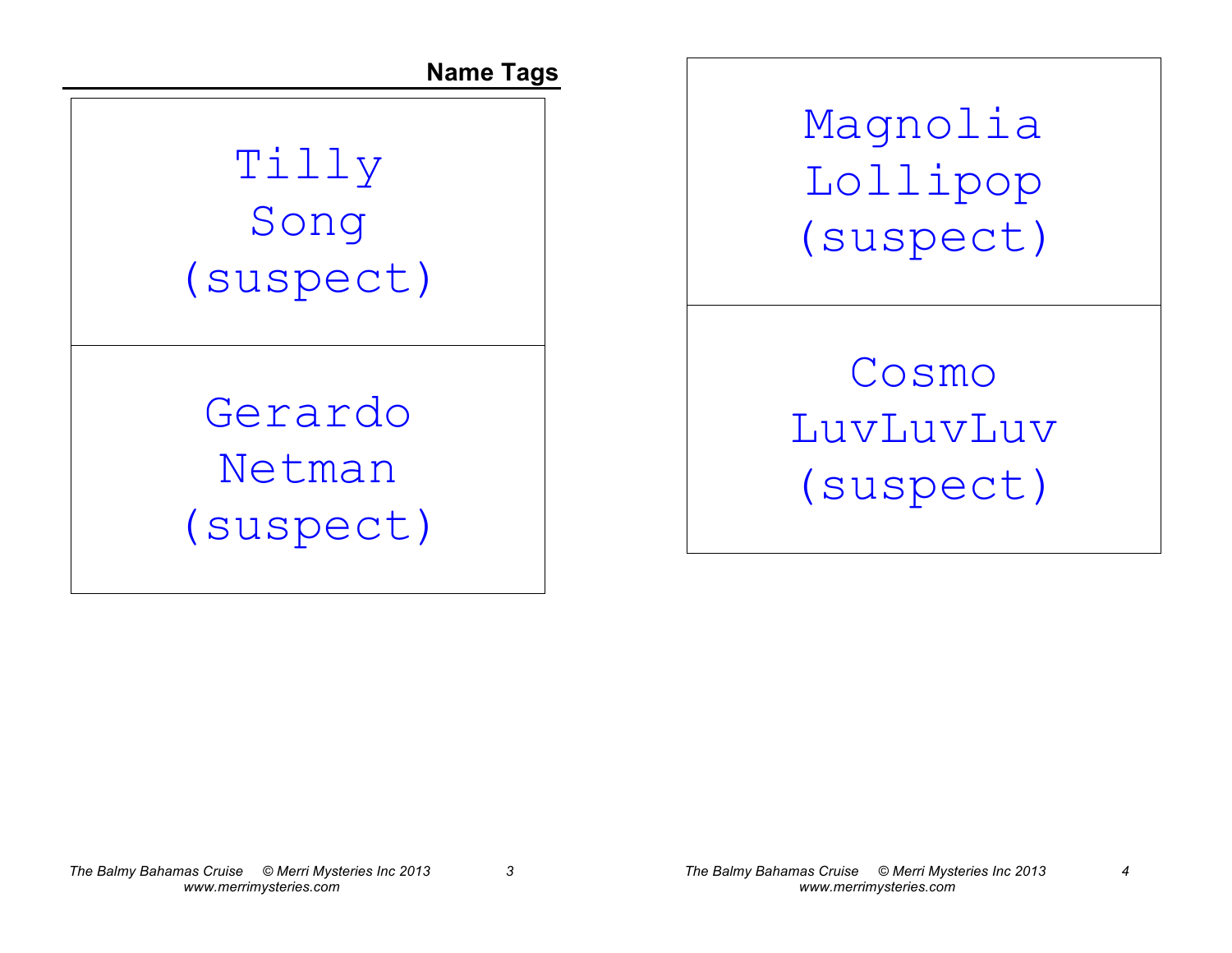Eduardo Martini (suspect)

Hertha Haywire (suspect)

Hercules (suspect)

Angelica (suspect)

Twinklefingers (suspect)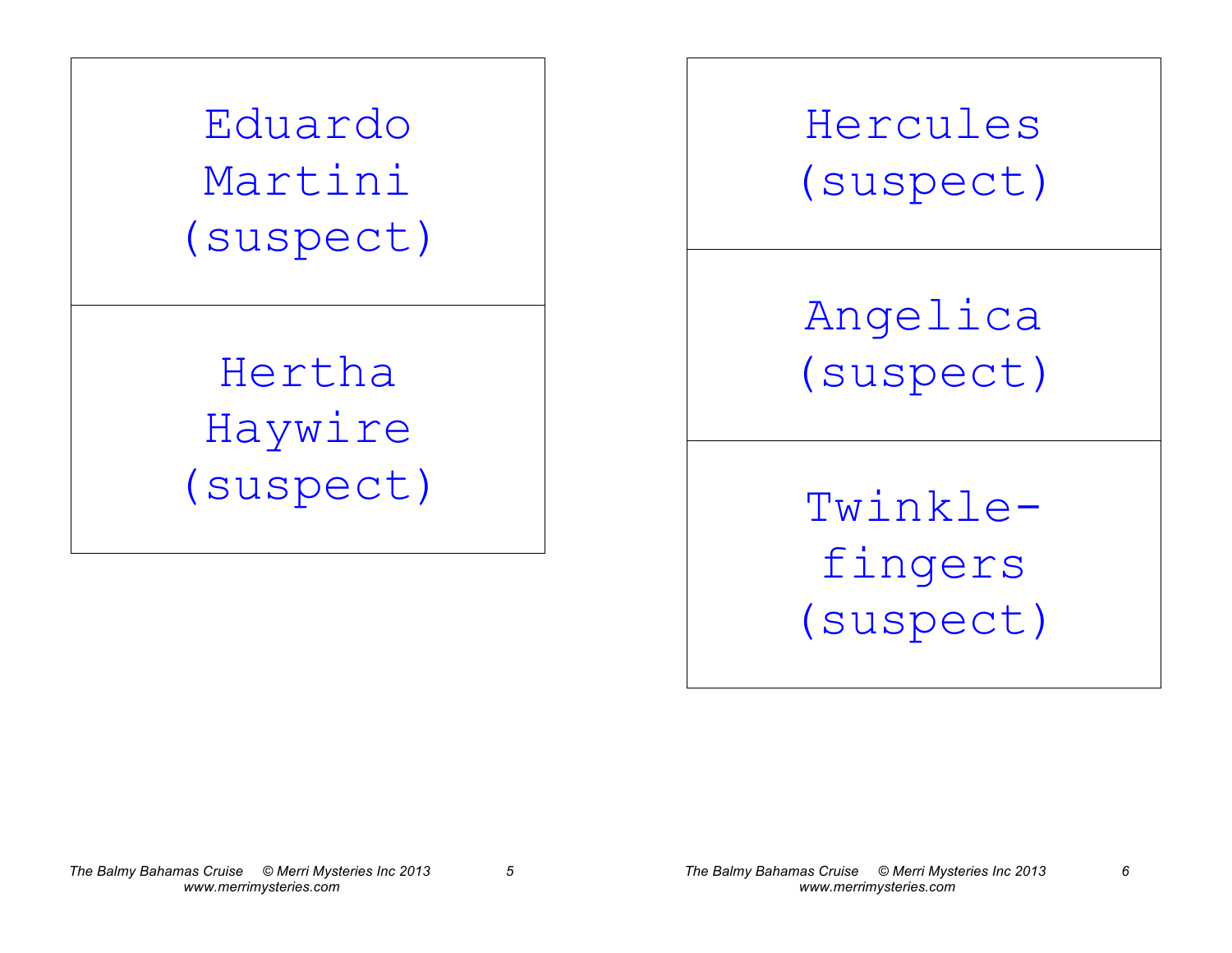## Shirley Frosty (suspect)

*Investigators*

Obie Garraway (investigator)

Cynthia Bethel (investigator)

*Witnesses*

Jodie Angel (witness)

### Jason Freestyle (witness)

Sean Devine (witness)

#### Kasie Kool (witness)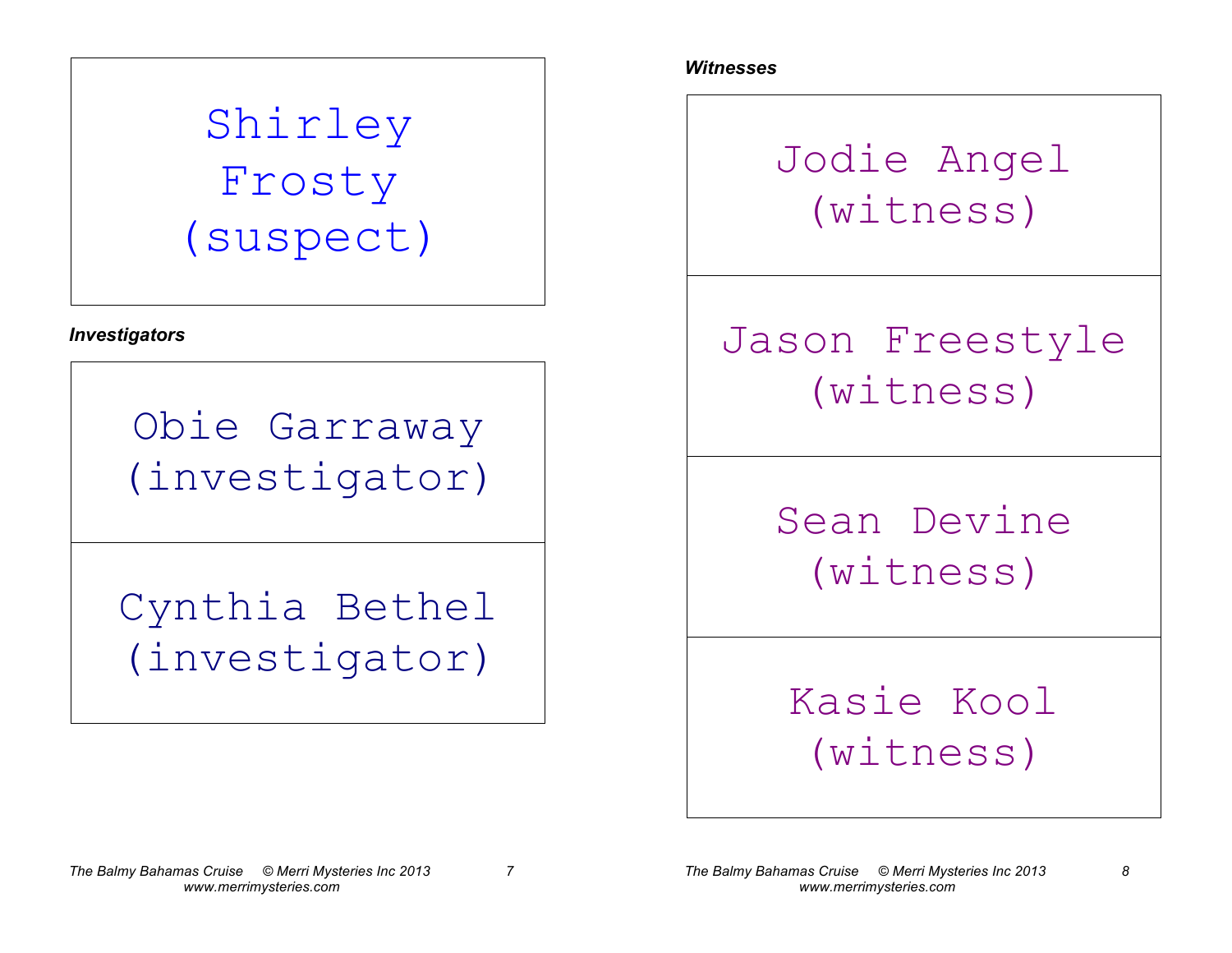Merri Mysteries presents...

#### **"The Balmy Bahamas Cruise"**

by Stephanie Chambers

# *The Play*

#### **The Balmy Bahamas Cruise - Act One**

**Note:** *Although this is in play format, you do not have to take to a stage and act it out. You can just sit around a dining table and read out your lines or sit in a circle on sofas etc.*

**Note:** *If it says the line may be said by "Anyone", we recommend that one of the optional investigators or witnesses take a turn to say the line. If there are no optional witnesses or investigators, then everyone should take a turn saying one of these lines, however, the person to whom the line is addressed should not say it (generally this is the person who speaks next). You may like to work out beforehand who will say each of these "Anyone" clues and write their character's name next to each one.*

#### Anyone: This ship appears to be full of performers.

Anyone *(ideally an investigator):*

|             | I care about the idyllic reputation of the<br>Bahamas and I intend to quickly get to the<br>bottom of this incident. So we will ask you all to<br>answer our questions honestly and precisely. |
|-------------|------------------------------------------------------------------------------------------------------------------------------------------------------------------------------------------------|
| Anyone:     | Tilly Song $-$ as the organizer of this cruise, I<br>shall start with you. You're some sort of singer I<br>believe?                                                                            |
| Tilly Song: | I grew up in a small town on the northern<br>prairies of Canada. Naturally, I started off<br>singing country music.                                                                            |
| Anyone:     | Gerardo Netman $-$ tell me $-$ just what is your<br>profession? A man as tall as you could perhaps<br>be employed here in the Bahamas as a coconut<br>picker.                                  |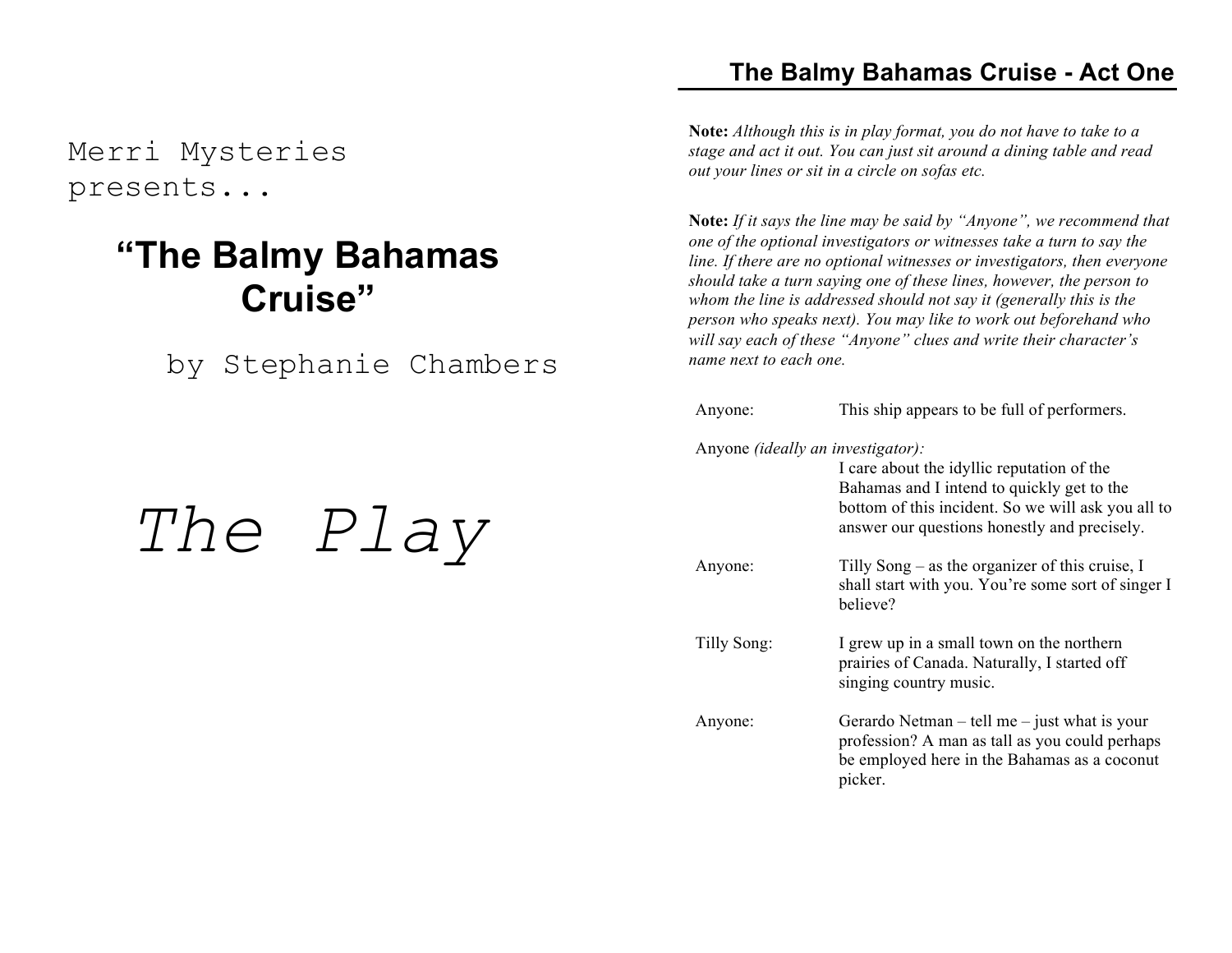| Gerardo Netman:  | I am tall, so I play basketball. It is as simple as<br>that. But beside my basketball skills, which are<br>fantastic, I am also an actor. I starred in the<br>movie "Action Traction".                                                                                                                                                                    |                  | Cosmo LuvLuvLuv: I was raised in Estonia. I became a tennis<br>champion and then defected to America in 1980.<br>I have always been a little different. Even left-<br>handed I have won sixty-two Grand Slam<br>championships, so I haven't done too badly. |
|------------------|-----------------------------------------------------------------------------------------------------------------------------------------------------------------------------------------------------------------------------------------------------------------------------------------------------------------------------------------------------------|------------------|-------------------------------------------------------------------------------------------------------------------------------------------------------------------------------------------------------------------------------------------------------------|
| Anyone:          | Twinkle-fingers $-1$ 'm not quite sure just who or<br>what you are  or why you're here. Perhaps<br>you can enlighten me?                                                                                                                                                                                                                                  | Anyone:          | Eduardo Martini – judging by your dress, you<br>are a performer of some sort. What is it you do?<br>And have you been involved in that profession                                                                                                           |
| Twinkle-fingers: | I have passed beyond to the world of eternal<br>glitter. But sometimes I come back to add a bit                                                                                                                                                                                                                                                           |                  | for some time?                                                                                                                                                                                                                                              |
|                  | of razzle/dazzle to people's lives back on earth.<br>People say they hear beautiful piano melodies<br>whenever I approach them. That's truly divine<br>music, isn't it?                                                                                                                                                                                   | Eduardo Martini: | I started young. I was raised in Argentina and at<br>the age of eight I was already appearing in<br>television commercials. Then I had acting and<br>singing lessons and at the age of 13 I joined my<br>first band.                                        |
| Anyone:          | Magnolia Lollipop – you seem to be a little out<br>of place on this cruise. Is your style of dress<br>something to do with your occupation?                                                                                                                                                                                                               | Anyone:          | Hertha Haywire – I believe, like Ms Lollipop,<br>you are involved in the comedy business. Tell<br>me a little about your history.                                                                                                                           |
|                  | Magnolia Lollipop: I started a university degree, but I didn't finish<br>it. I decided to work instead. Eventually I<br>stumbled into comedy. Believe me it's a lot<br>better than some of the other jobs I tried. The<br>reason I am dressed as a little girl on this cruise<br>is because Tilly insisted. As she is paying for the<br>cruise, I agreed. | Hertha Haywire:  | My mother died of cancer when I was young. I<br>went to university but then I decided to try to<br>become a journalist. I did some acting and I was<br>in "It's A Bright World" with Tilly. She has<br>since become a close friend.                         |
| Hertha Haywire:  | The one thing that most of us have in common is<br>that we are friends of Tilly. That's why we're<br>here. You certainly are a special lady Tilly and<br>we're not just here because you're paying for the<br>trip.                                                                                                                                       | Anyone:          | Hercules - in that costume you would find it<br>hard to disappear in the crowd. Why would you<br>wear such an outfit on a cruise in the Bahamas<br>when you would perhaps be more comfortable in<br>a shirt and shorts?                                     |
| Anyone:          | Cosmo LuvLuvLuv - your accent suggests to<br>me that you are not American born. What is<br>your history?                                                                                                                                                                                                                                                  | Hercules:        | Tilly hired Angelica and I to be the on-board<br>entertainment for the cruise. That is why we are<br>both in full costume. In my fight against evil, I<br>am often attacked by warriors. But my chakra of<br>light protects me, so I have no fear of them.  |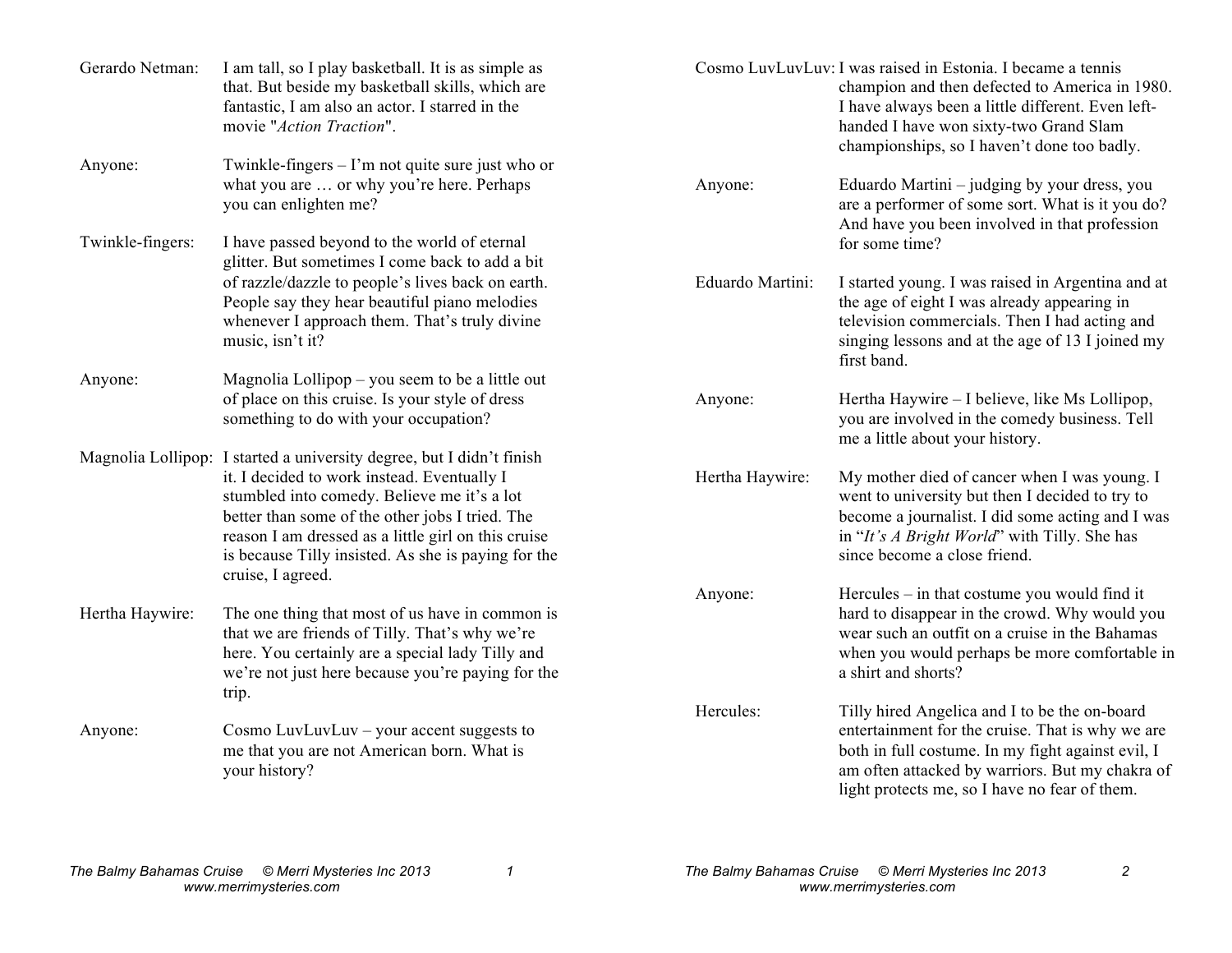| Anyone:         | Angelica – by the look of you, you're a strong<br>woman. And as Hercules' partner I assume you<br>have been involved in a good many fights. Are<br>you a good fighter?                                                                    | Eduardo Martini: | After becoming a hit singing in Spanish, I<br>started to also sing in English. It was all part of<br>my plan. Winning some international singing<br>contests also helped. I am also co-owner of the<br>restaurant "Tangos" in Atlanta and I like to |
|-----------------|-------------------------------------------------------------------------------------------------------------------------------------------------------------------------------------------------------------------------------------------|------------------|-----------------------------------------------------------------------------------------------------------------------------------------------------------------------------------------------------------------------------------------------------|
| Angelica:       | Although I have been taught to fight, I am a<br>pacifist at heart. Whereas Hercules will fight                                                                                                                                            |                  | write poetry in my spare time.                                                                                                                                                                                                                      |
|                 | first and think later, I think first and am reluctant<br>to fight at all.                                                                                                                                                                 | Hertha Haywire:  | After I did some acting, I ended up becoming a<br>talk show host which I love doing. I get paid to<br>socialize all day long and I meet so many                                                                                                     |
| Anyone:         | Shirley Frosty – you're very quiet. Tell me about<br>your profession.                                                                                                                                                                     |                  | fascinating people. In fact they should call my<br>show "The Weird and Wonderful".                                                                                                                                                                  |
| Shirley Frosty: | I started acting young. When I was three I was<br>filmed on the beach for a national ad for a                                                                                                                                             | Anyone:          | Karl just wanted a free holiday. His record sales<br>have been really down lately.                                                                                                                                                                  |
|                 | suntan lotion. Since then I have appeared in<br>many productions and recently received an<br>Academy Award for "The Villain". Aside from<br>acting, I have also directed two of my own films.                                             |                  | Cosmo LuvLuvLuv: Although Tilly and I aren't close friends, we do<br>share a common love of gold and pizza. My<br>watch is gold. But I had to give up pizzas<br>otherwise I would have been too fat to play good                                    |
| Anyone:         | I heard Karl Virgil wasn't invited on this cruise.<br>He's so arrogant he just invited himself.                                                                                                                                           |                  | tennis.                                                                                                                                                                                                                                             |
| Tilly Song:     | I wanted to add that I have broadened my style. I<br>don't just sing country music now. I'm sort of<br>moving towards an unstructured song type. I'm                                                                                      | Anyone:          | Karl Virgil was a strange guy. When I asked him<br>why he didn't go swimming like the rest of us,<br>he got mad and said it was none of my business.                                                                                                |
|                 | also toying with the idea of maybe doing a<br>musical. I think that would be fun, as long as<br>I'm the star.                                                                                                                             | Hercules:        | The prophets decreed that this voyage would be<br>doomed. I knew that when we set off because I<br>saw a seabird flying back to the shore when we<br>were leaving. That is a sign from God of evil.                                                 |
| Gerardo Netman: | And I'm a writer as well as a basketballer. My<br>book is called "Hitting Life Hard". It's selling<br>well. I'm also a businessman with my own<br>concreting company in Kansas.                                                           | Angelica:        | If I had not decided to devote my life to assisting<br>Hercules, I probably would have been a<br>performing bard for I like to tell stories and<br>inspire people to be good.                                                                       |
|                 | Magnolia Lollipop: This little girl is only one of my characters. In<br>the past I have been a sassy hairdresser and a<br>street performer among others. And I've also<br>acted in quite a few movies. As you can see, I<br>like variety. | Twinkle-fingers: | Don't believe them when they say you can't take<br>it with you. Look at me, I am covered in jewels.<br>Aren't they stunning?                                                                                                                        |

*The Balmy Bahamas Cruise © Merri Mysteries Inc 2013 3 www.merrimysteries.com*

*The Balmy Bahamas Cruise © Merri Mysteries Inc 2013 4 www.merrimysteries.com*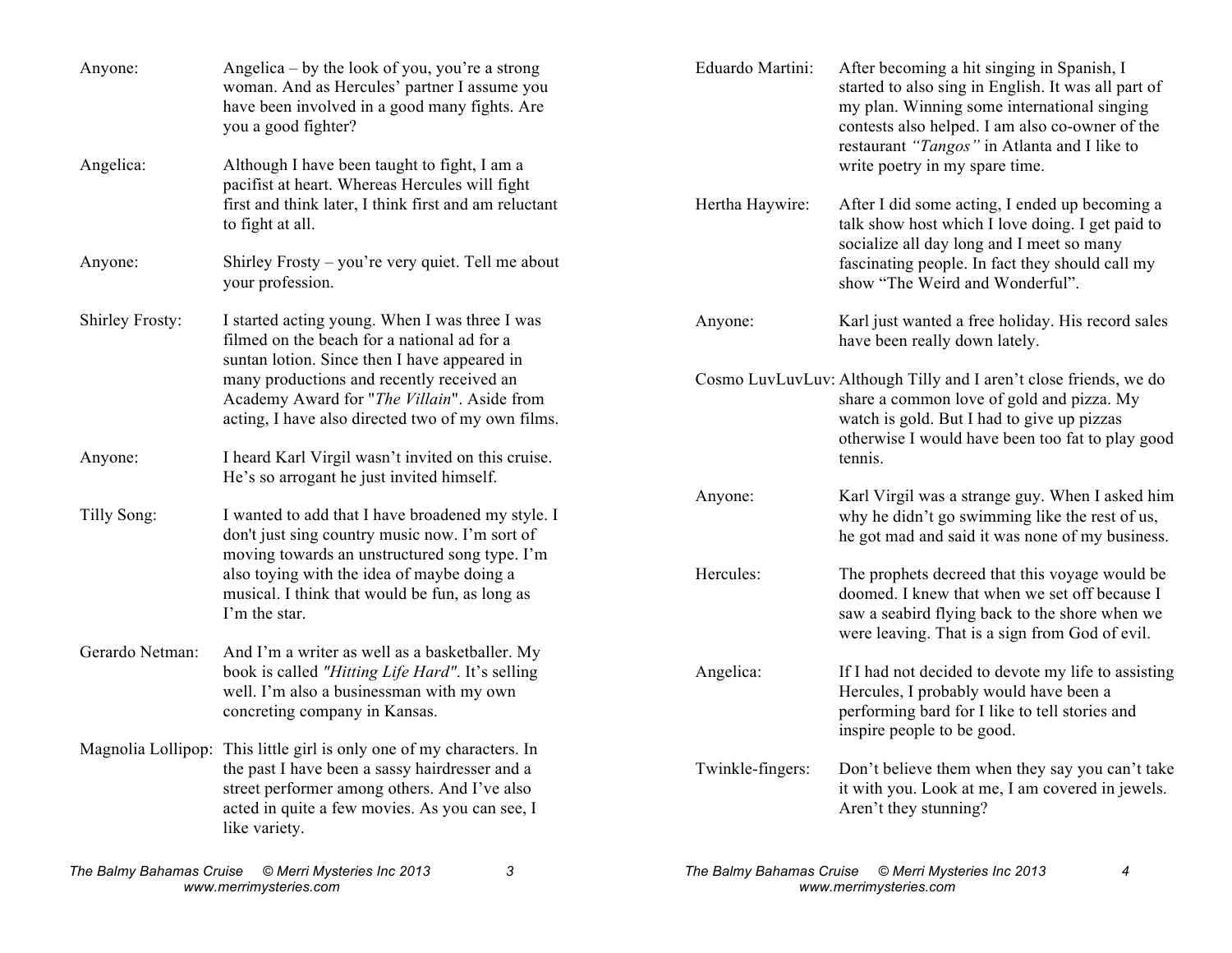| Shirley Frosty: | It is strange being a celebrity. The characters I<br>play can spend a "normal" day at Disneyland,<br>but I can't. That is why I aspire to be boring. I<br>just want to be treated like everyone else. All my<br>life people have stared at me because I'm a star<br>and I'm sick of it.                                                                                                                                                     | Twinkle-fingers: | Karl Virgil told people I could only play a<br>handful of numbers on the piano. He thought I'd<br>been a fake. I was hurt. It just isn't true<br>(sobbing). Why I worked these fingers to the<br>bone practicing. That's why I wear all these<br>rings – just to hide my damaged fingers.                                 |  |
|-----------------|---------------------------------------------------------------------------------------------------------------------------------------------------------------------------------------------------------------------------------------------------------------------------------------------------------------------------------------------------------------------------------------------------------------------------------------------|------------------|---------------------------------------------------------------------------------------------------------------------------------------------------------------------------------------------------------------------------------------------------------------------------------------------------------------------------|--|
|                 | Magnolia Lollipop: I am like reality TV before it became a reality. I<br>live life like I know I'm being watched 24 hours<br>a day. It's the only way to live – really.                                                                                                                                                                                                                                                                     | Anyone:          | Gerardo was very angry with Karl because he<br>was rude to him all the time. You said – didn't<br>you Gerado – that you're not used to being<br>treated that way and that Karl needed to be                                                                                                                               |  |
| Anyone:         | Karl Virgil apparently heard about some buried<br>treasure and was trying to get information out of                                                                                                                                                                                                                                                                                                                                         |                  | taught a lesson?                                                                                                                                                                                                                                                                                                          |  |
|                 | you wasn't he - Angelica?                                                                                                                                                                                                                                                                                                                                                                                                                   | Gerardo Netman:  | I met Karl Virgil going up the gangway. He got<br>on board first and then tried to keep me from                                                                                                                                                                                                                           |  |
| Angelica:       | I have heard that in these islands there lies a<br>chest containing a weapon of awesome power<br>and jewels of every kind. When he cajoled me<br>about it, I ignored him. He was a greedy man. I<br>hate to think what the fate of the world would be<br>if a man like him was in possession of such a<br>weapon.                                                                                                                           |                  | coming on board by pushing me back. But I am<br>a pretty strong guy so he was no match for me.<br>Later when Karl emerged from hiding on board,<br>he said he'd only been fooling around with me.<br>But I could see in his eyes that he really didn't<br>want me on board. Maybe he didn't like the<br>color of my hair. |  |
| Tilly Song:     | Sometimes I do things that confuse people like<br>writing a CD called "Hill-billy Hero" yet I can't<br>stand Hill-billy music and you won't find any on<br>my CD. I want to get people thinking – that's<br>all.                                                                                                                                                                                                                            | Eduardo Martini: | Karl was the king of sarcasm. He said, "I love<br>your music, but some people are happy to dance<br>to musak, aren't they?" So you can see why<br>when I heard he was on-board, that I didn't want<br>to talk to him.                                                                                                     |  |
|                 | Cosmo LuvLuvLuv: I thought it strange that when I met Karl Virgil,<br>he challenged me to a game of tennis. The<br>cruiser is only small, for a start. It isn't an ocean<br>liner with tennis courts and such. When I told<br>Karl he must be joking, he got nasty and threw<br>my favorite racquet overboard. I won my last<br>championship with that racquet before I retired.<br>I was upset and angry, but he didn't even say<br>sorry. | Anyone:          | Magnolia thinks she is such a great comedian.<br>Karl humiliated her at the Edinburgh festival by<br>telling her she wasn't funny at all. She was<br>pretty upset. You weren't laughing then were<br>you Magnolia?                                                                                                        |  |